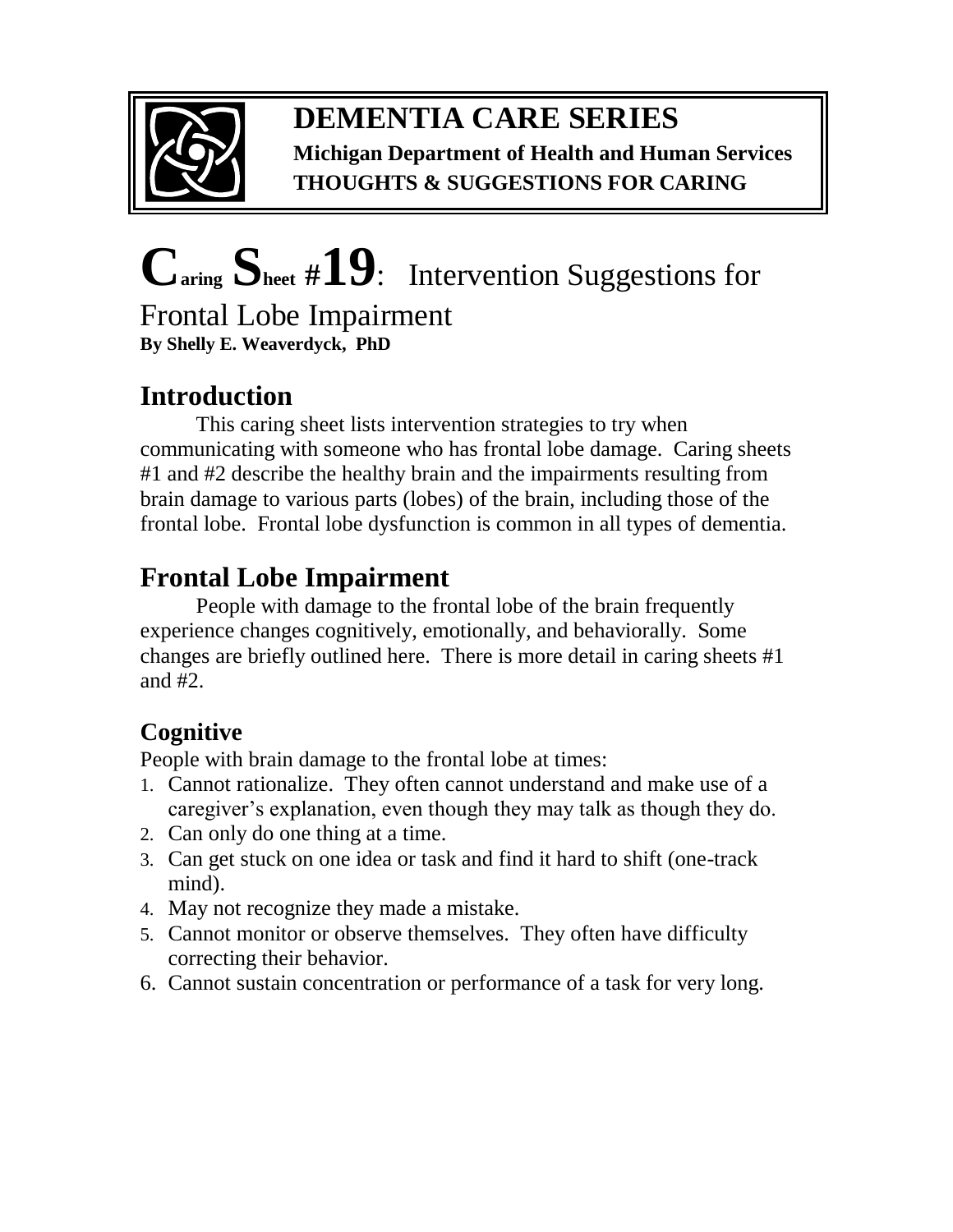

Caring Sheet #19 Intervention: Frontal Lobe Impairment S. Weaverdyck Page 2 of 5

- 7. Cannot easily screen out irrelevant stimuli from the environment. They tend to respond to many stimuli, particularly the most powerful stimulus at any given time.
- 8. Cannot understand new or confusing changes to their environment or experience. They cannot adapt easily. They depend upon a consistent and obvious structure to their day and to the space around them.

#### **Emotional**

People with brain damage to the frontal lobe at times:

- 1. Cannot express their anger appropriately. They may sometimes appear more angry than they feel. For example, a little irritation can sometimes produce profuse swearing. It just sounds like they're very angry.
- 2. May look more angry than they are because of their slightly monotonic speech and rigid set face.
- 3. May focus their anger about their lack of control and their disabilities on other people. This is sometimes alleviated when they are in situations where they do feel they have some control.

#### **Behavioral**

People with brain damage to the frontal lobe at times:

- 1. Seek out other people or collect things because they don't want to be alone or they want to be busy. They are often panicking inside.
- 2. Are impulsive in what they do and say. They may not think twice before speaking, or they may do whatever comes to mind. They are often unpredictable.

## **Communication Interventions**

- 1. Get their attention before speaking or communicating nonverbally.
- 2. Be close to them when speaking (e.g., right in front of them). How close is appropriate varies with individuals. Don't call or talk from across the room.
- 3. Present only one idea at a time.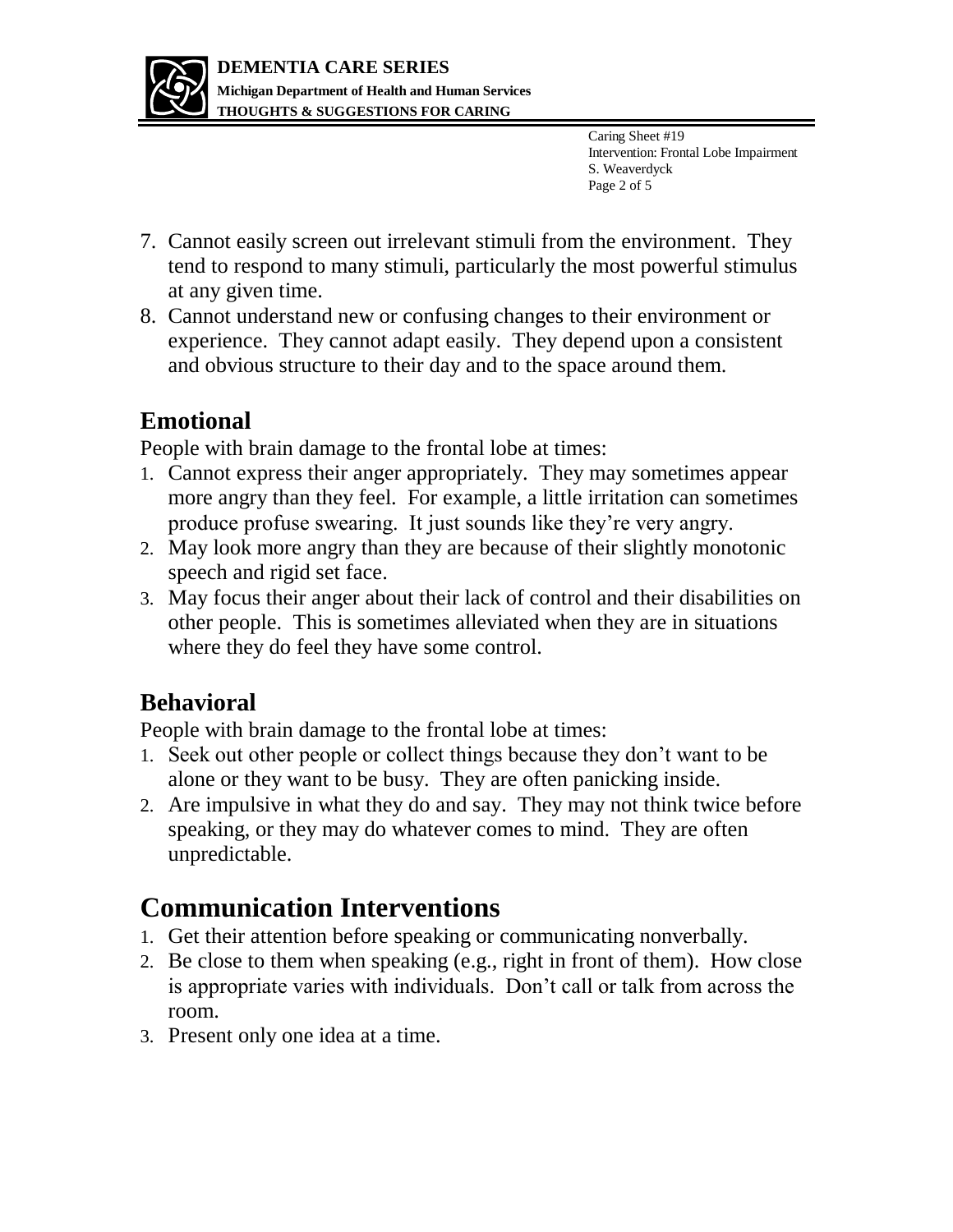

Caring Sheet #19 Intervention: Frontal Lobe Impairment S. Weaverdyck Page 3 of 5

- 4. Use short phrases or words. Two to three words are better than long sentences. Especially when they are anxious or panicking inside. (Panic may not be obvious in behavior or expression. Sometimes people act angry when they are really frightened.) They cannot process more than a couple of words at a time, even if they are using many words themselves.
- 5. Be kind, respectful, and gracious, especially when giving a clear short request. Requests or instructions should be clear, but not terse or demanding. Avoid sounding bossy or like a parent; avoid stating a request as though it were a command. The goal is to sound soothing, neutral, and nonthreatening.
- 6. Be patient and gentle, even when firm. Avoid scolding a person. Sometimes scolding seems to work because when we scold we tend to also be very clear and to use few and short words or phrases. But it is usually the clarity that is most effective, rather than the scolding.
- 7. Give them time to process what you said and to respond.
- 8. Try hard to learn as much as possible about each person's past: their interests, hobbies, goals in life, and personality. Use such information in conversation and when distracting the person.
- 9. Keep them busy. Sometimes hoarding, pacing, or repetitive questioning may be an attempt to do something when they don't know what else to do with their anxiety and frustration.
- 10. Because they cannot screen out stimuli from the environment easily, they may often seek the quiet of their room or the outdoors. Frequently, however, they will not stay there long, because they may also feel uncomfortable being alone. Calm and quiet areas within sight of caregivers are helpful.
- 11. Have only one caregiver interact with a person at a time.
- 12. Try to create consistency and simplicity. Keep the daily routines and tasks as consistent as possible. Try to have the same people interact with the person every day. Keep the number of people interacting with them as small as possible. Avoid changes in the environment. (For example, avoid rearranging furniture or rearranging the position of food items at meals.)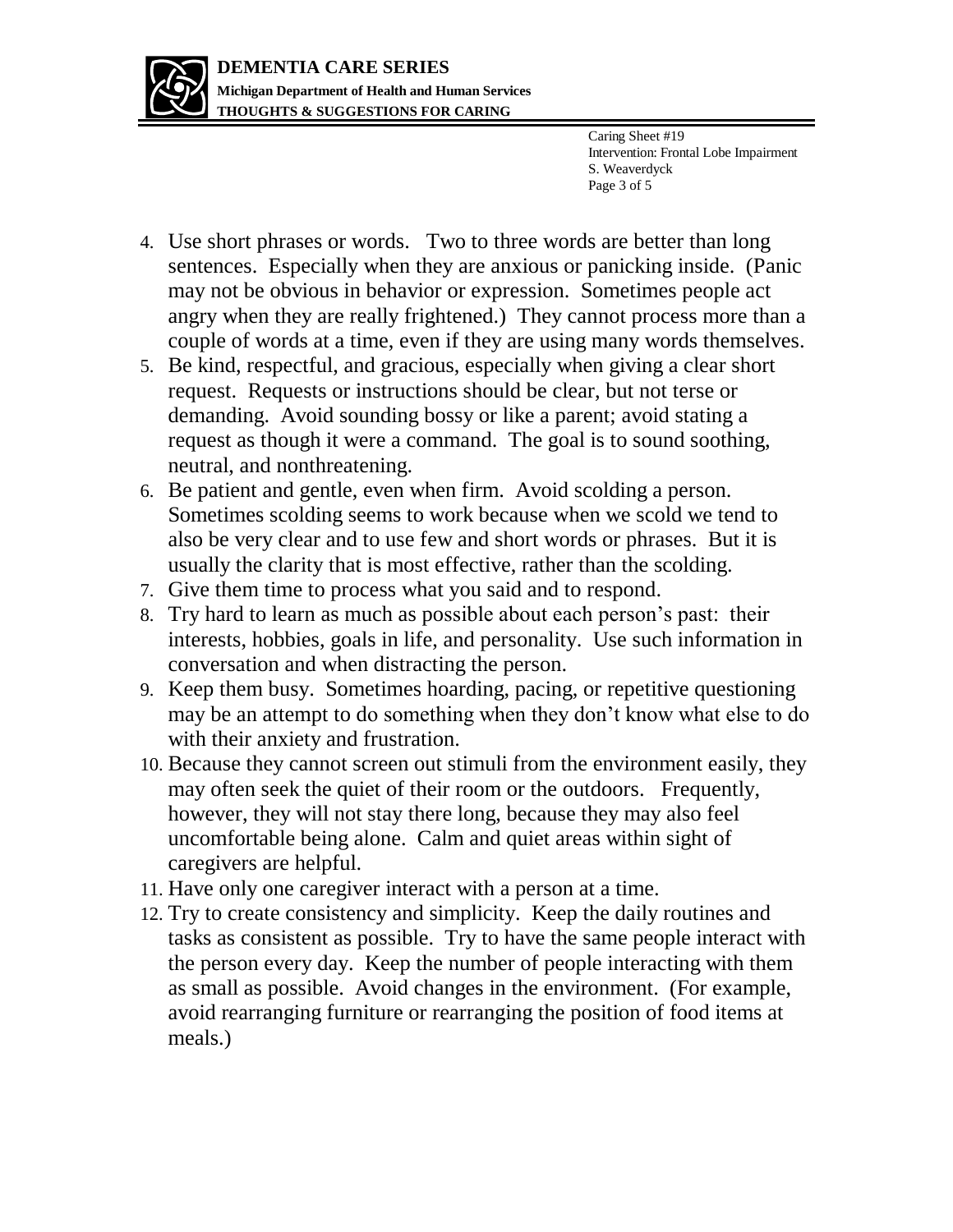

Caring Sheet #19 Intervention: Frontal Lobe Impairment S. Weaverdyck Page 4 of 5

- 13. Present each step of a task one at a time, so the whole task doesn't feel so overwhelming.
- 14. Reduce the number of food utensils and food items, so they have fewer objects to deal with.
- 15. Avoid talking or moving quickly.
- 16. Avoid drawing attention to the person's behavior. They may not be able to monitor their own behavior and feel their feelings at the same time.
- 17. Avoid focusing on or trying to quickly change their emotions or behavior (unless it's dangerous). They will likely subside soon if you let the emotions or behavior run their course.
- 18. Avoid saying "no" to their requests. That would require them to shift out of the idea they have at that time. Try offering a different idea or letting the request fade away by repeating the request back to them, talking more about it, or by suggesting you and they do something else first.
- 19. Let the person know you understand they are upset and that they are okay.
- 20. Help them feel it's you and them against the problem, not you against them. For example, if they have left the room and you want them to turn around, go their way with them first. Soon they may start moving to your speed and direction as you gradually guide them back to the room.
- 21. Don't laugh or talk about them in front of them. Take them seriously.
- 22. Avoid correcting or saying "that's not nice". It might make the person more upset.
- 23. When you need to quickly stop them from doing something, place yourself between them and their target (if they are going to hit someone), and deflect their hits with the open palm of your hand. Avoid touching them as though you are attempting to restrain them. Avoid using words (or many words) until they have calmed down. Try to appear calm, reassuring, and comforting, without being condescending.
- 24. Individualize all your responses and interventions by recognizing the unique needs and desires of each person you interact with. Each person will respond uniquely to frontal lobe impairment.